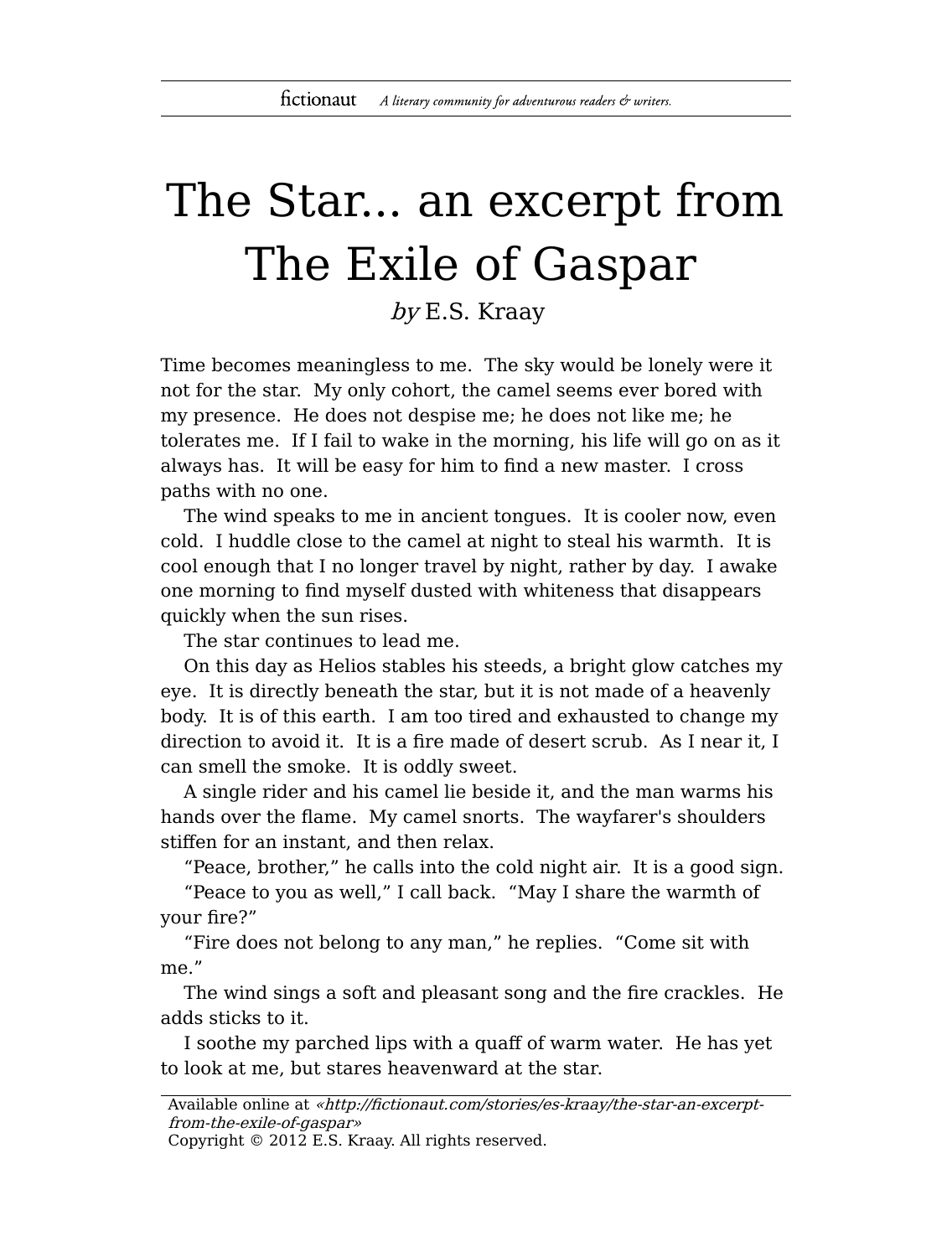A bell. In the distance — and so barely perceptible that another man less attuned to silence would never hear it  $-$  a small bell rings with a delicate jingle. My new companion nods. He hears it, too. It grows louder. Maybe there are two bells, or maybe two riders. Could it be an angel? It approaches from the south.

While my host refuses to look, I do. In the gray light cast by the star and the rising moon, another rider on a camel takes shape in the darkness. He is flesh and blood and enters the glow of the fire. The small bells hang from the camel's bit.

"Peace, brother," my host calls out.

"Peace to you as well," the traveler replies in a deep voice. "Koosh," he breathes and the camel kneels and sits. He dismounts and takes a seat beside us. He extends his arms to the fire to warm his hands.

We sit quietly for a long while, each with his eyes on the star. Finally, the firestarter speaks. "I am Melchior from Nineveh, the city of Nimrod. While some say the place no longer exists, they are wrong. I come from the north and the stars speak to me. They tell me to follow that one."

"Melchior. That is a good name," the newcomer responds. "I am Balthazar from Sana'a, the city of Shem. I come from the south. I, too, know the stars, and that one cries for me to follow it."

I am ashamed. I have neither the heritage nor the knowledge of the stars that these two men claim. I fear that they will send me on my way as a foolish charlatan meant to deceive them. Still, my dead master begs me from his grave to always speak truth, and so I do. "I am Gaspar the Hellene, and I travel this way from Kanheri far beyond land and water to the east. My master, Vajrabodhi — dead now — bid me take up his quest to follow that star." I bow my head in resolution, prepared to face any verdict these two care to pass upon me. Whatever they say, they cannot prevent me from completing Vajrabodhi's instructions. 'You are the one,' he told me with his final breath. 'The quest is yours.'

Silence is their response. Finally from Melchior, "If your master knew the stars and knew to follow this one…"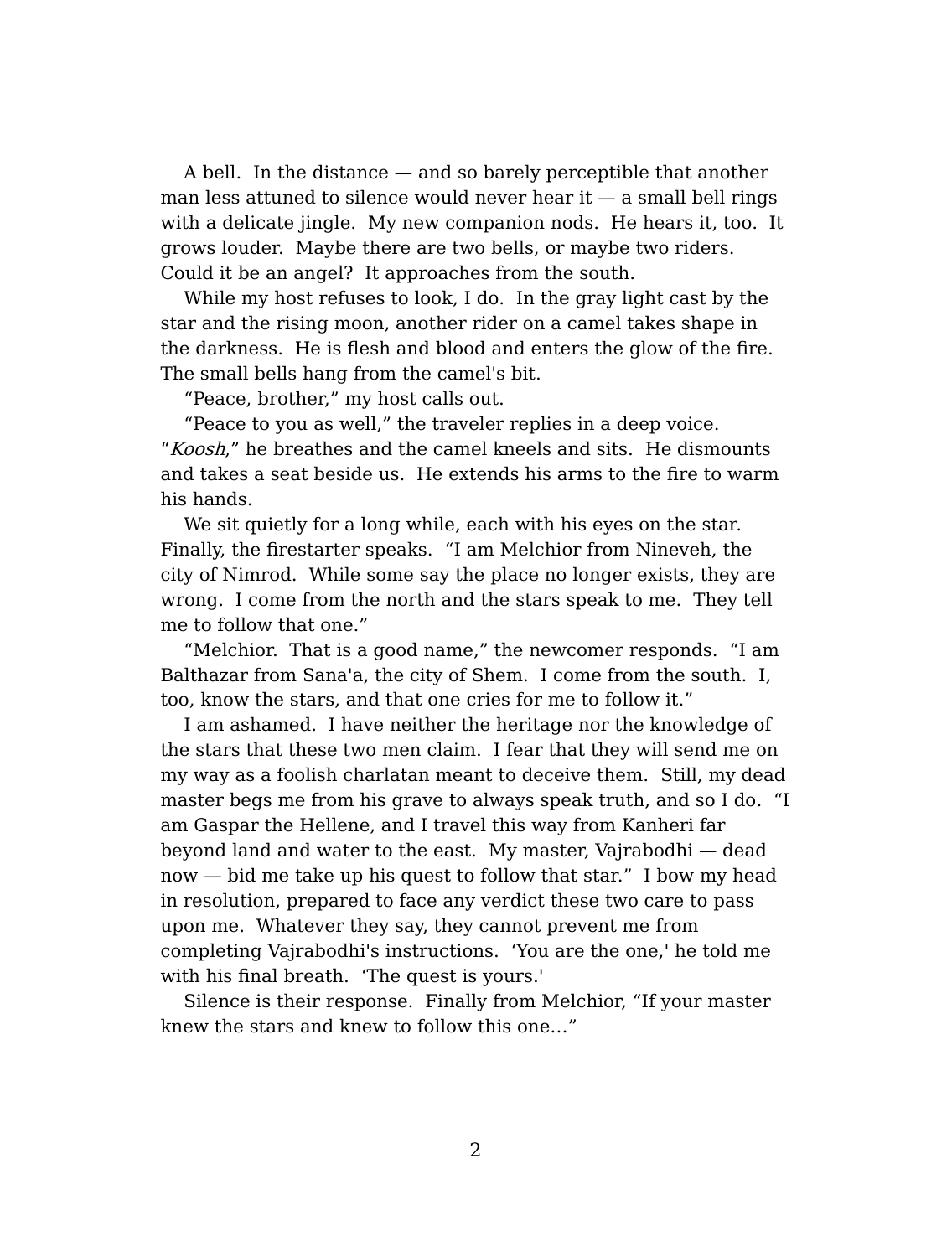Balthazar joins in "And if he is dead now and passed the labor to you, then you must do it. We welcome you, Gaspar."

Finally, Melchior turns to look first at Balthazar, then at me. He smiles. "You are very young, not much more than a boy, but you are one of us now. You do not have to be old to be wise.

"Rest, for our destination is nearer than you might think."

The following day, we join a caravan traveling east. It is bound for Jerusalem, the capitol of Judea, now under Roman rule like the rest of the world that these men know and ruled by a king named Herod that the Roman rulers call 'King of the Jews.' Could this man Herod's queen be giving birth to a son? Is this the king we have traveled so far to behold?

We have time enough to ask these questions of the traders in the caravan who know Jerusalem and the people who abide there. No, we learn, the king and queen do not expect a child.

As we climb into the rugged Judean foothills, the star is nearly above us, but it is slightly to the south. Balthazar determines it is time for us to part with the caravan. "If we continue to Jerusalem, we will not find what we seek. Our king is not Herod or his line. Look. With every step we take, the star moves farther to our left. It is time to make our own way."

A group of soldiers, eight Romans and two Jews accompanies the caravan, and when we rein up our camels to follow a rocky path that leads south, one Jewish soldier gallops after us. His Roman contemporaries wait for him at the top of the hill.

"Wait," he calls out and quickly catches up to us. "I know of the questions you ask the men in the caravan. You are looking for a king, are you not?"

Not a one of us answers. His horse fidgets nervously.

"If you find this king," he says, "Herod would be pleased if you return to Jerusalem and tell us of his whereabouts so that we may welcome him to this world in a manner that befits him. He will make it worth your trouble, for that is his way."

Melchior is the first to prod his camel forward, and Balthazar and I follow.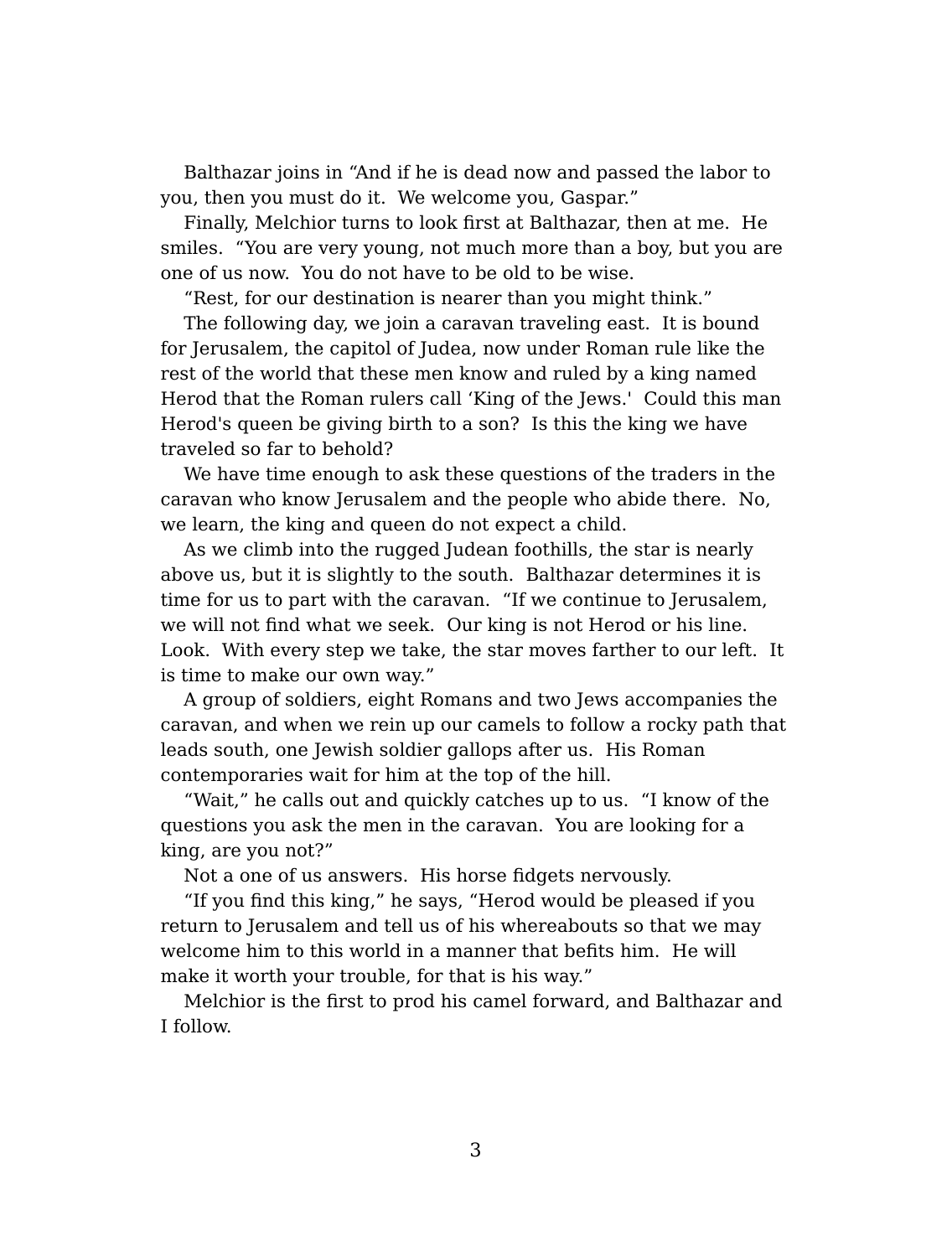"Remember," the soldier calls after us, "Herod will be pleased."

The night is very clear and unusually cold. We are so near to the star that its light banishes the darkness that tries futilely to extinguish it. A small village twinkles in the foothills to our east. The cry of a lost sheep cuts the night like a blade and a shepherd boy not much younger than I am scampers across the path before us to bring the lamb back to its fold.

"Peace to you, brother shepherd," Melchior calls out. "Can you tell me the name of that village?"

The boy hauls the sheep over his shoulders. "That one over there?" he responds with a nod of his head. "That is Bet Lehem, the house of bread. Why should men of greatness such as you travel to Bet Lehem? I think you made a wrong turn. Jerusalem is that way, to the north. Who are you?"

"We are *magi*," Melchior answers. "We know the night skies and have come from faraway lands." He points to the star. "It speaks to us of great things to come and guides us to this village."

The boy shakes his head as if we are madmen. "Then you are here," he concludes and wanders off toward his grazing flock.

Balthazar and his camel with the tiny bells leads us to the village. Bet Lehem is a small town with few homes. An old man holding a candle steps to the door of the first house we approach. He holds the stick high to get a better look at his visitors. When he sees our manner of dress, he falls to his knees. "Great kings," he exclaims. "I am at your service."

"Rise, dear man, we are no kings," Melchior responds. "We have no need of service, only information."

"Ask, then, your highness."

Melchior leans as low as he can over the camel's neck. "Can you tell me, sir, have any women birthed here this night?"

The old man scratches the stubble on his unshaven chin. "No, sir, they have not, and I would know, for as you can see the town is small and we all know each other."

Melchior rises in his seat. The wind blows the bells on Balthazar's camel. They chime, and then above the sound, we hear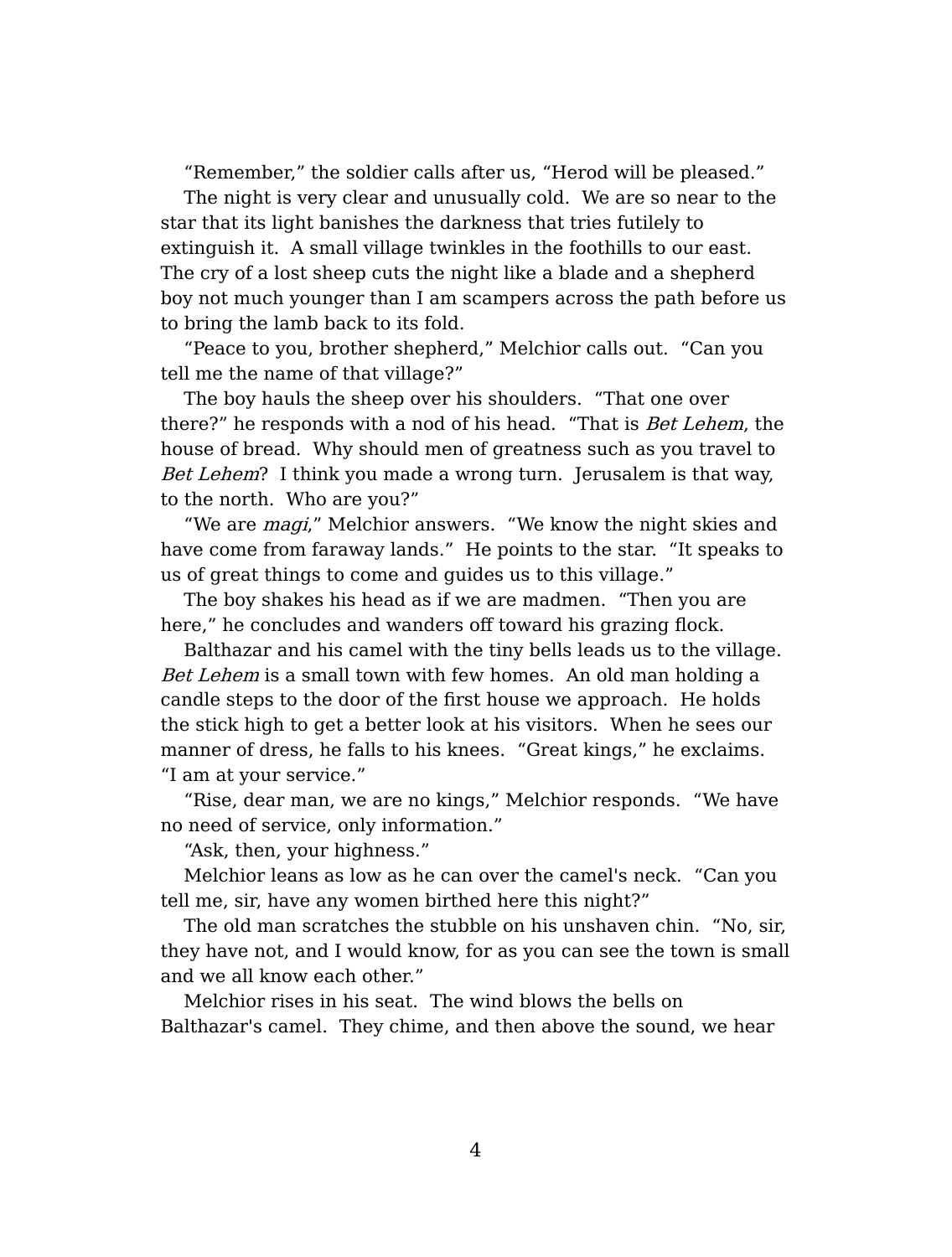a baby's cry. The old man and Melchior look at each other, astonished. "That does sound like a crying baby, does it not?" Balthazar questions.

"What, ho!" the old one exclaims. "Ah yes, earlier today my nephew arrived with his wife to register as the law commands. He is of the house of David, and this is his place of birth. It is true. His wife is very pregnant. Perhaps…" He hesitates for an instant. "Here, come with me. Perhaps it was her time." The camels kneel and we dismount. The uncle leads us behind his house, through the animal stalls and into a small cave. The sour smell of dung and sodden straw assaults us. Uncle raises his candle for a better look; it is more a grotto because it does not extend far back into the hillside, and the uncle uses it as a stable.

There is movement to my right as a cloaked man, his back to us stands and turns to face us. He holds a piece of wood in his hand and waves it as a weapon. "Who is it?" he calls, "and what do you want?"

The child cries once more, and the man stands aside. A young maiden with sweat-stained face and disheveled hair holds the baby in her arms. Her dress is bloodied.

"Do not be afraid, Joseph. It is your Uncle Amos, and with me are three kings though they claim not to be."

We step forward into the shallow light and bow humbly before Joseph and his wife.

"The child is not one hundred breaths old," the father explains. "It is a boy, and I think he is hungry." The baby cries out again. The girl's strength is sapped from the birthing ordeal, but she will do whatever she must do to protect her baby. Her power is in her eyes. I turn aside as the mother extends her small breast.

"Forgive us," Balthazar says. "Have we your permission to return in a while?"

Joseph eyes us suspiciously, but when Amos nods his head, he answers, "Yes. In a while."

We negotiate the animal droppings in the stalls and find our camels resting in front of Amos's simple house.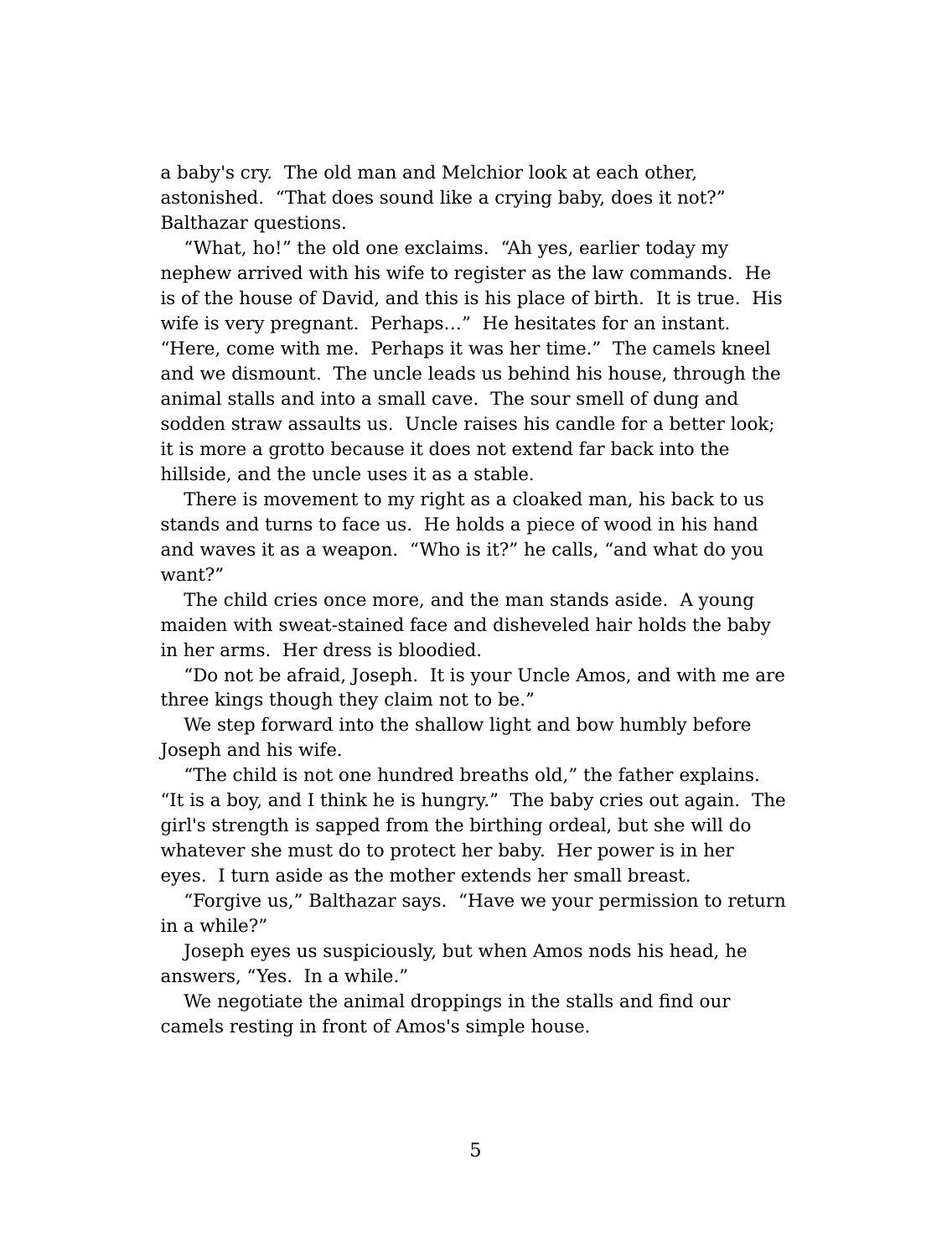"Have you a wife?" Melchior asks politely.

Amos shakes his head. "Dead. Ten years now." He offers no more explanation.

Suddenly, I stop and place my hands on the shoulders of my companions. "Wait. Something is different." We gaze at one another unsure of what is different.

Before we can determine exactly what he means, what has happened, the shepherd boy races up the path from his pasture. Several others are with him. "Do you see!" he exclaims. "The star is gone!"

The darkness is so obvious that the disappearance of the star passed unnoticed as we visited Joseph and his family in the grotto. There is no moon this night. It is so dark that even the farthest star shines its light to bathe the earth. The sky is thick with stars, but the one we followed to this tiny village is gone. Its absence dispels any doubts that we are where we are supposed to be.

"When I returned to my flock after our paths crossed, I found my brothers speaking to another stranger. 'Too many strangers in one night,' I told myself. What can it mean?

"This one was dressed in a white robe and wore his hood over his head. 'You are brothers?' he asked. Then he told us a king was born this night in this very village, a king who will bring peace to the world."

"Peace is good," one of the brothers says.

The other responds, "I am tired of the Roman legionnaires. They are cruel men and have no respect for us."

The shepherd boy continues his narrative. "At first, I believed him to be another odd one such as I first thought you to be. He knew what I was thinking. The man pointed to the star and said, 'Glory to God in the highest.' With those words, the star vanished instantly, and the others that you see adorning the darkness emerged in its place.

"We fell to the ground, fearful that he might be a vengeful man. If he could make the star disappear, he could do with us whatever he wished. Then he smiled, and he told us not to be afraid. 'This is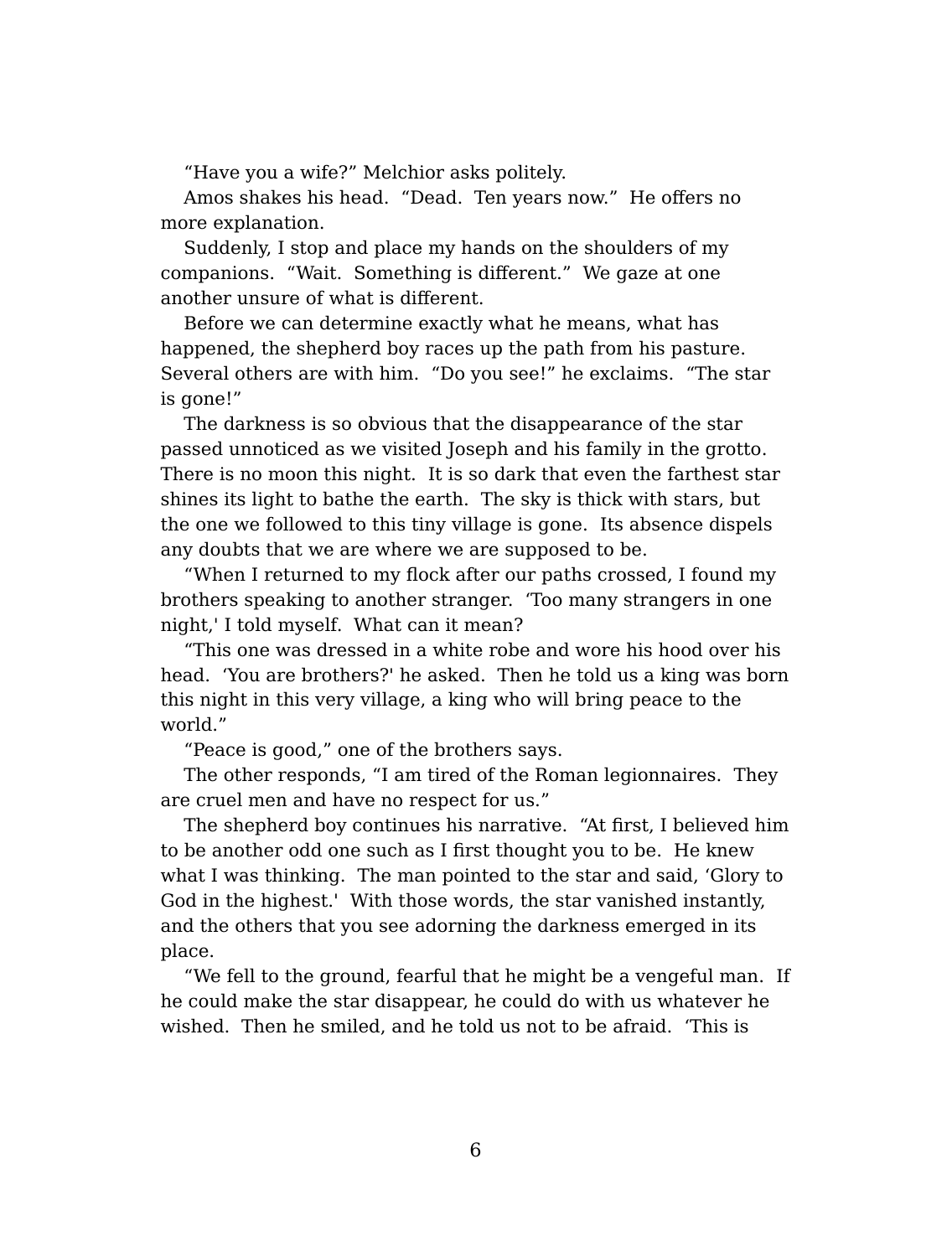good news,' he said. 'Spread the news to everyone you see that in this town, a baby is born who will bring peace to the earth. Go and see for yourselves.'

"We gazed up the path to the village. I was eager to ask him more questions, but he vanished, disappeared, much like the star. That, sirs is what happened."

"Calm yourself, boy," Balthazar speaks in his deep, soothing voice. "Something miraculous has happened. Accept it as that."

"But what of this king the man in white told us about? Is he here? Have you found him?"

Melchior reminds me of my old master when he answers, "In time, shepherd boy and his brothers, in time."

"Sit, boys," Amos commands. "I will bring you water and bread, though I suspect you cannot be gone long from your sheep. There are wolves about."

"Indeed there are, Amos, but we had to come see as the man bid us do."

While Amos feeds the shepherds, Melchior, Balthazar and I move to our camels. I take the small chest of myrrh from my bag, and note that my companions bear gifts of their own. The evidence is clear that we are where we are intended to be, although it seems to me unlikely that a great king would be born in such squalid conditions as this man's smelly stable.

When the boys have had their bread and water, Amos says, "I think we are welcome to return to the grotto. Enough time has passed for the mother to suckle the hungry infant." We follow him through the stalls. He has prepared a candle for each of the boys to carry to illuminate our way and to give light and some warmth to the family. Amos instructs the boys where to place the candles. The soft light bathes the young girl who has wrapped her baby, now sleeping, in swaddling that she has created from her torn dress. The blood has dried, and the clothes will keep him warm as she holds him to her breast.

"The night is cold," Joseph remarks. "Have you wood to build a fire, uncle?"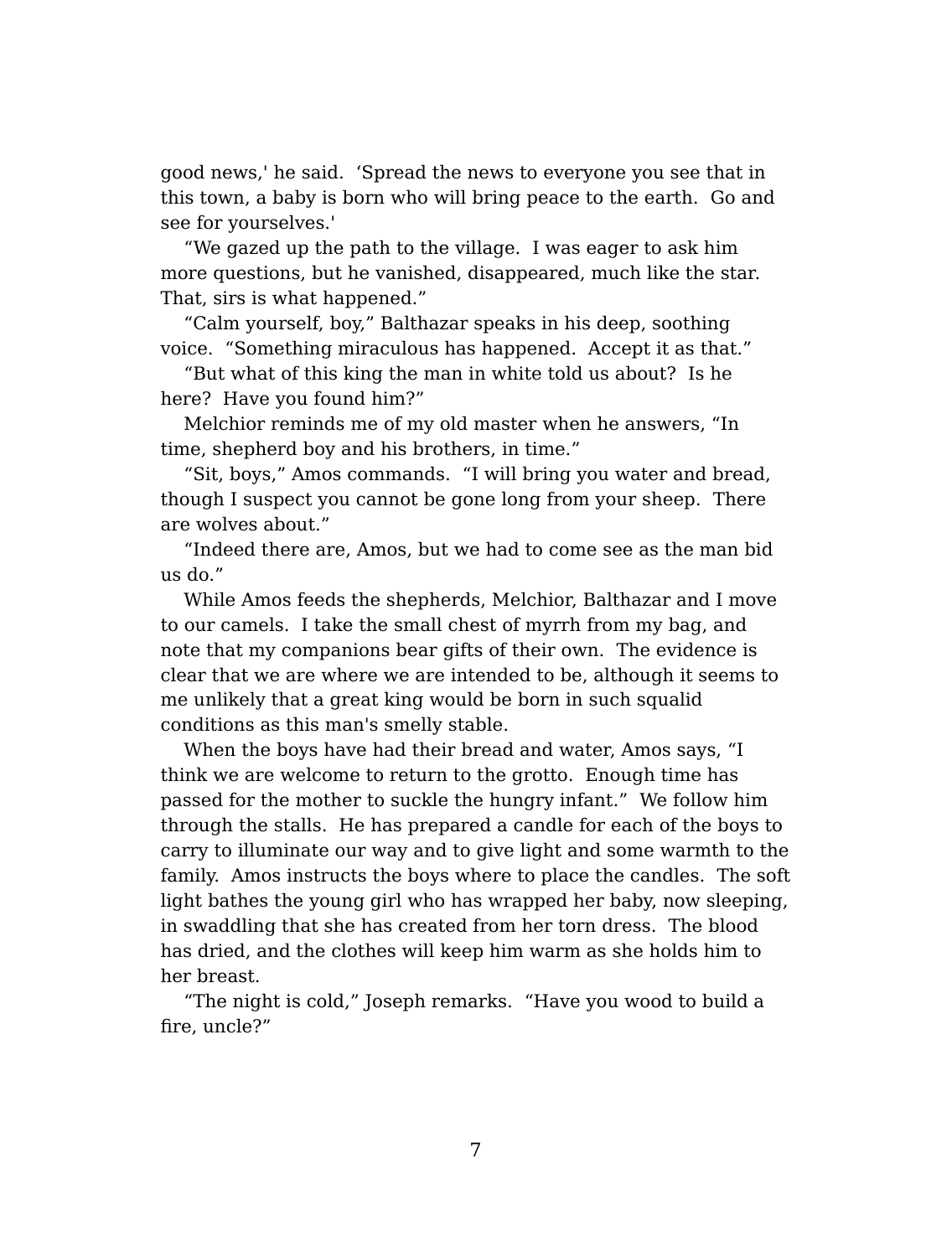Amos directs the boys to a pile of sticks and wood. They are skilled in building fires and have one lit at the entrance of the cave. Meanwhile, Amos drags a small crib filled with straw near enough to the fire to receive some of its warmth. There is enough dry straw to bring some comfort to the sleeping child.

The mother is too weak to rise, and her husband gently takes the baby and places him carefully on the bed of straw. The shepherds have birthed many lambs, but they have never seen a human baby as young as this one. They kneel close to the crib and stare with wide eyes through the spaces between the slats.

"And he is a king?" one whispers.

"That is what the man said," the other replies.

"And here is the only proof you need," Melchior proposes. He steps forward, bows first to the father, and then kneels before the child's mother. He places a wooden box at her dirty feet. When he lifts the lid, he reveals a large coffer of gold that reflects the dancing light from the candles throughout the stable. The parents smile appreciatively; the shepherd boys gasp. They have never seen so much wealth!

"Gold for your boy," Melchior proudly proclaims. "With it, I announce and honor his kingship on earth and the virtue with which he will rule."

Melchior steps aside and clasps Joseph's hands, "Teach him well, young man."

Balthazar bows to Melchior, then to Joseph and kneels before the mother. He, too places a box beside the one Melchior has positioned at her feet. When he opens the lid, the room is filled with a sweet fragrance.

"I offer your son frankincense," Balthazar is careful to restrain his deep voice so as not to wake the child. "With this incense I acknowledge what has been foretold in scripture since the beginning of time: this boy will grow to be more than a man. May this perfume envelope his divinity." Balthazar's words are cryptic and unclear, but no one has the courage to ask him exactly what he means.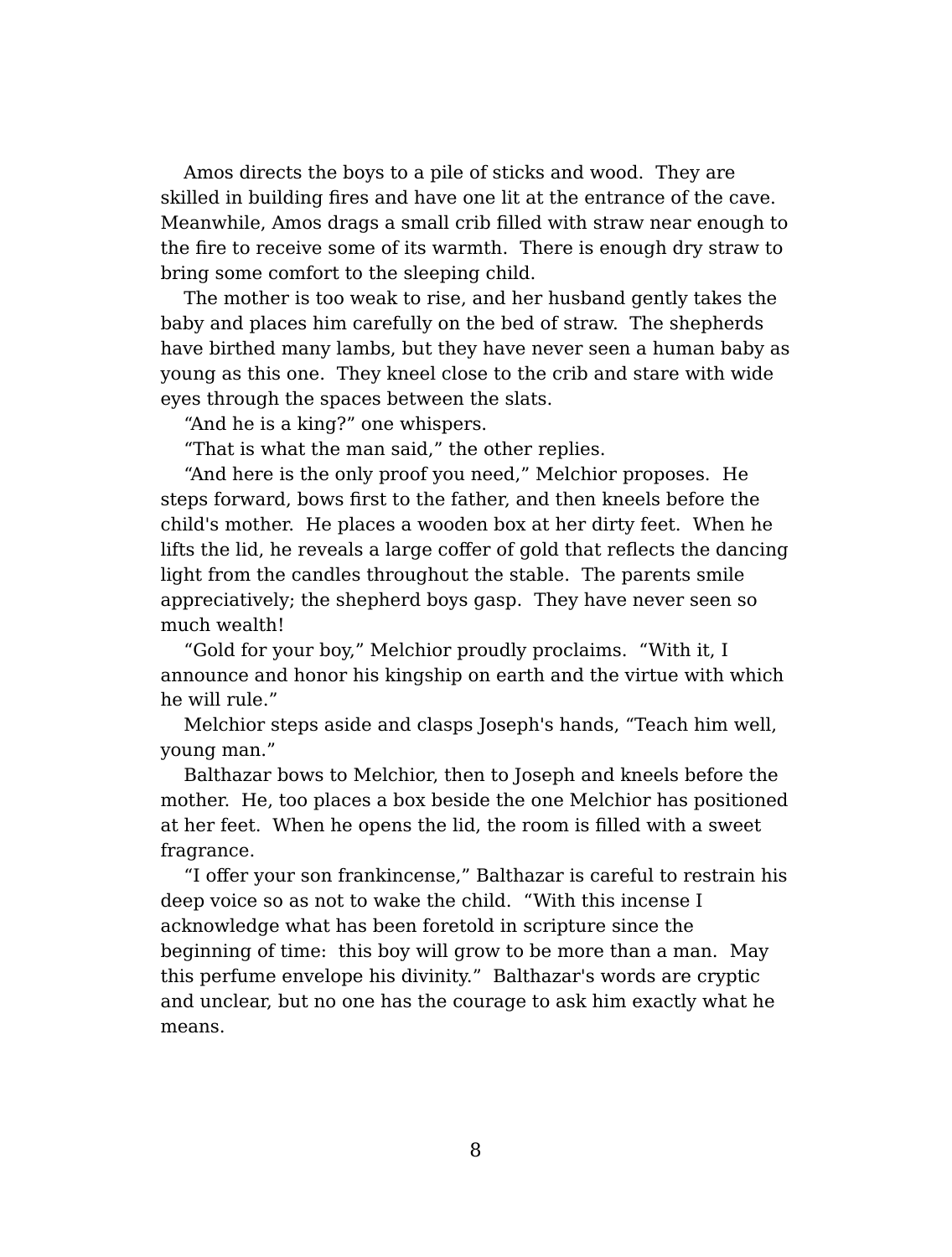Balthazar embraces Joseph. "Do not be afraid." When he says the words, the parents smile. They trust him.

My two companions look to me and nod. I have no idea what to say. I close my eyes, breathe deeply and intone "OM!" No one hurries me. For how long I stand in contemplation, I cannot say, but I step forward, bow to Joseph and then kneel before his wife with the wooden chest I have carried in my hands from Barigaza.

I open the box to reveal the pieces that appear to be small rocks but are not. Like the frankincense, they are fragrant, and the aromas meld to dispel the smell of urine, dung and wet straw.

"As he is divine," the words flow from an unknown source, but I know what I say is true, "so, too is he a man of flesh and blood, and he will suffer, more than most. Anoint him with this and trust that when he cannot stand, he will be carried in the arms of angels."

The mother wipes the single tear that escapes her eyes. I step to the father and kneel before him as well. "When?" he asks me.

"In time," I tell him. "In time."

"Where will you go?" I ask Melchior when we wake the following morning.

"I will return to Nineveh, but I will not pass through Jerusalem."

"And I likewise to Sana'a," Balthazar says. "What about you, Gaspar? You are closer to home than you have been in some time. Will you return to Hellas, or will you make your way back to this land you call Kanheri?"

"I am undecided," I answer. "I will think on it."

"Do not delay," Melchior advises me. "This King Herod will be hunting for us. I feel it in my bones."

When what little baggage we carry on our camels is secure, we come together a final time and grasp forearms to make a circle. Balthazar bows his head; I raise mine and close my eyes. Melchior speaks. "We three have been witness to a great thing. This birth heralds a new age. We may be the only ones who know it at this moment, but the world will never be the same again. Remember what we have seen and done here. The child's gratitude will endure forever."